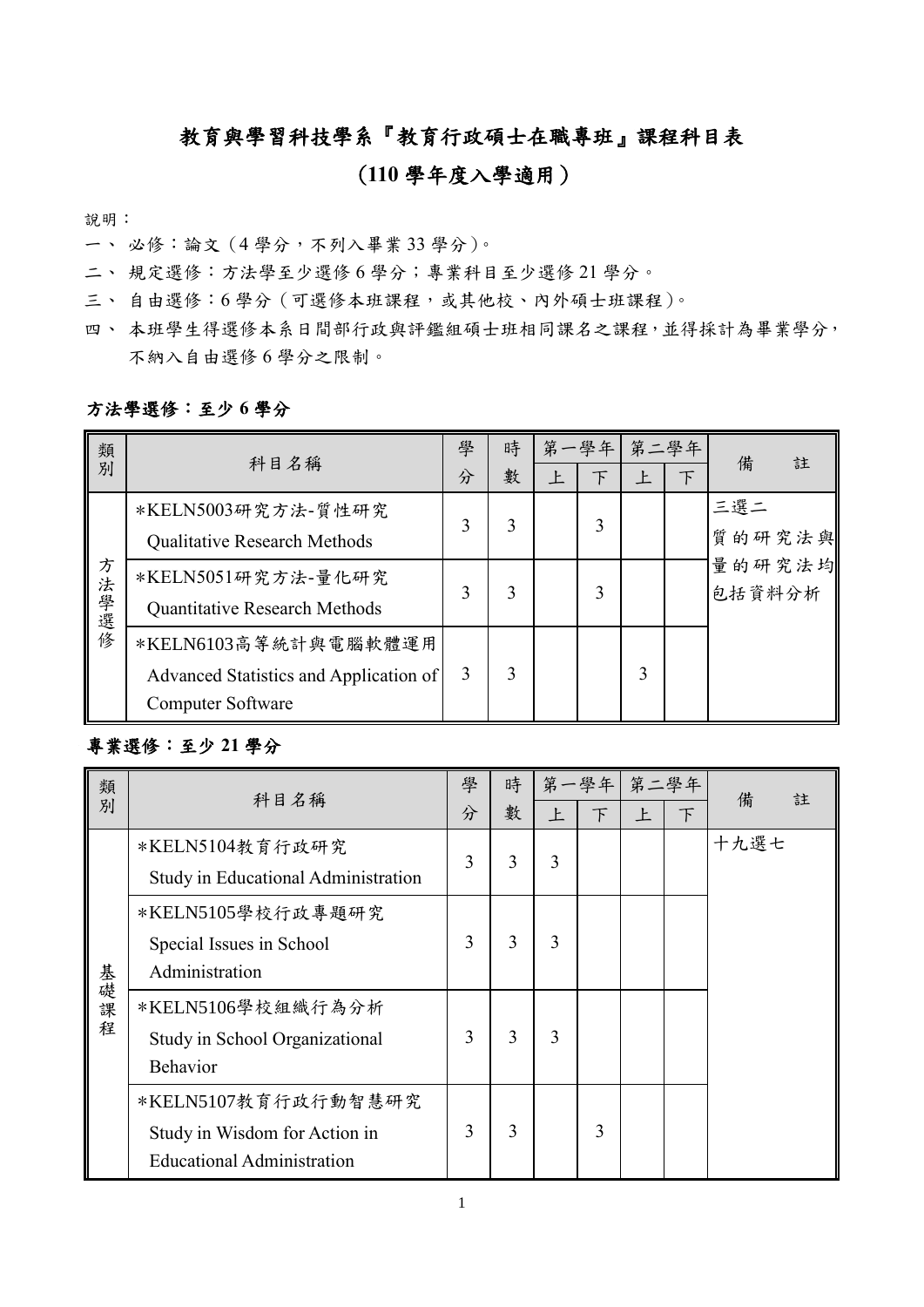| 類          |                                          | 學 | 時              |   | 第一學年   | 第二學年 |                |   |   |
|------------|------------------------------------------|---|----------------|---|--------|------|----------------|---|---|
| 別          | 科目名稱                                     | 分 | 數              | 上 | $\top$ | 上    | F              | 備 | 註 |
|            | *KELN6108教育政策分析研究                        | 3 | 3              |   |        | 3    |                |   |   |
|            | Study in Educational Policy Analysis     |   |                |   |        |      |                |   |   |
| 政策與評       | *KELN5038教育評鑑研究                          | 3 | 3              |   | 3      |      |                |   |   |
|            | Study in Educational Evaluation          |   |                |   |        |      |                |   |   |
| 鑑          | *KELN6020教育法學研究                          | 3 | $\overline{3}$ |   |        |      | $\overline{3}$ |   |   |
|            | Study in Law of Education                |   |                |   |        |      |                |   |   |
|            | KELN5123 教育計畫與決定研究                       |   |                |   |        |      |                |   |   |
|            | <b>Educational Planning and Decision</b> | 3 | 3              |   |        |      | 3              |   |   |
|            | Making                                   |   |                |   |        |      |                |   |   |
|            | *KELN6112教育與學校領導研究                       |   |                |   |        |      |                |   |   |
|            | Study in Education and School            | 3 | 3              |   |        | 3    |                |   |   |
|            | Leadership                               |   |                |   |        |      |                |   |   |
|            | *KELN6113教育與學校溝通研究                       |   |                |   |        |      |                |   |   |
| 教育行政<br>歷程 | Study in Education and School            | 3 | 3              |   |        |      | 3              |   |   |
|            | Communication                            |   |                |   |        |      |                |   |   |
|            | *KELN5114公關行銷與社區發展研究                     |   |                |   |        |      |                |   |   |
|            | Study in Public Relation, Marketing      | 3 | 3              |   | 3      |      |                |   |   |
|            | and Community Development                |   |                |   |        |      |                |   |   |
|            | KELN6115 課程與教學領導                         |   |                |   |        |      |                |   |   |
|            | Curriculum and Instructional             | 3 | 3              |   |        |      | 3              |   |   |
|            | Leadership                               |   |                |   |        |      |                |   |   |
|            | KELN5116 事務管理研究                          | 3 | 3              | 3 |        |      |                |   |   |
|            | <b>Study in Affairs Management</b>       |   |                |   |        |      |                |   |   |
|            | *KELN5122人力資源管理研究                        | 3 | 3              | 3 |        |      |                |   |   |
| 行政管理       | Study in Human Resource Management       |   |                |   |        |      |                |   |   |
|            | *KELN5119專業發展與組織文化研究                     |   |                |   |        |      |                |   |   |
|            | <b>Study in Professional Development</b> | 3 | 3              | 3 |        |      |                |   |   |
|            | and Organizational Culture               |   |                |   |        |      |                |   |   |
|            | KELN6120 國際交流與海外研修                       |   |                |   |        |      |                |   |   |
|            | International Exchange and Learning      | 3 | 3              |   |        | 3    |                |   |   |
|            | Aboard                                   |   |                |   |        |      |                |   |   |